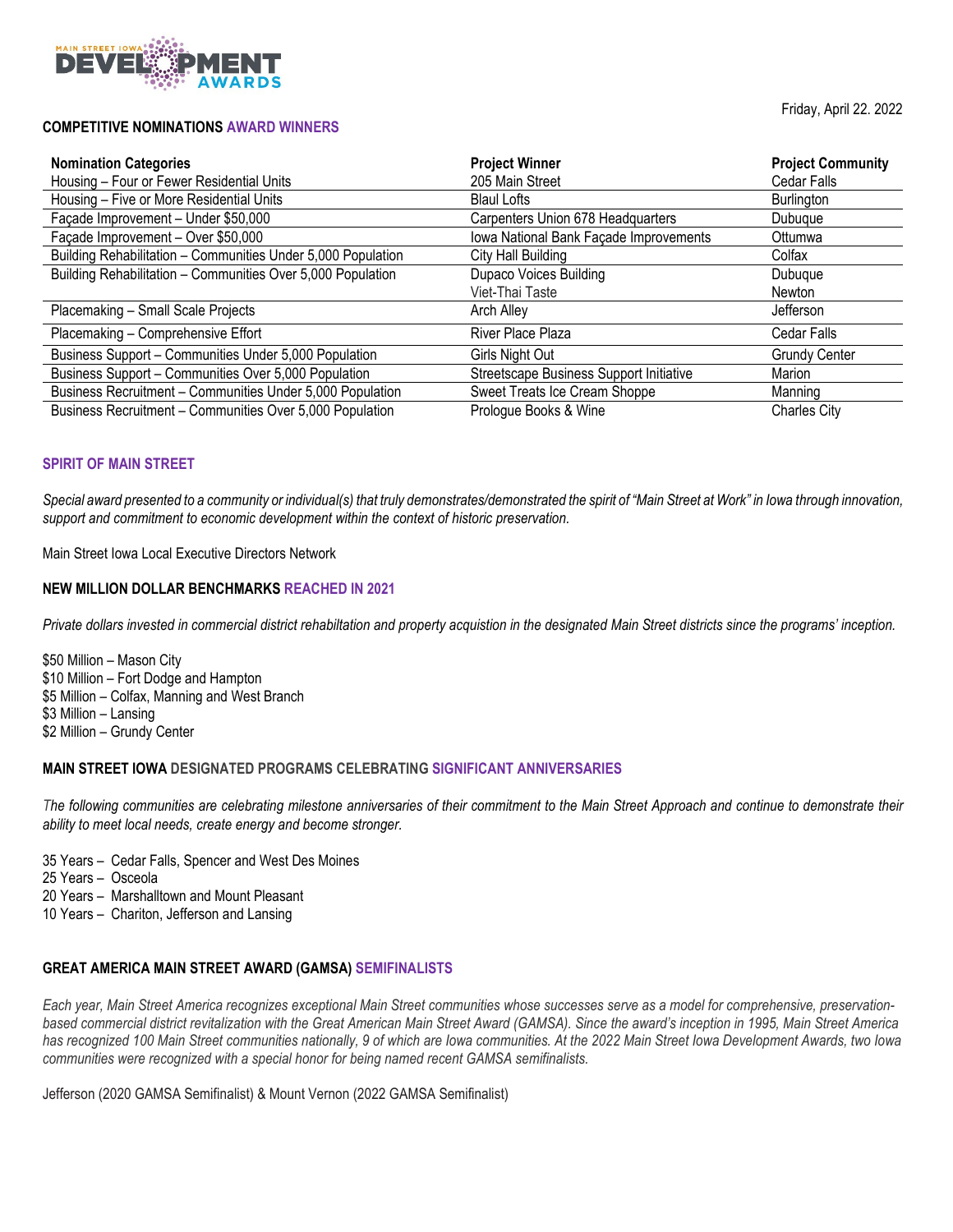

# **LEADERSHIP AWARD RECIPIENTS**

*Recognizes inspirational leadership and volunteers who make significant contributions to the local Main Street program.*

| Community              | <b>Local Main Street Organization</b>         | Leadership Award Recipients (individual, partner, group) |
|------------------------|-----------------------------------------------|----------------------------------------------------------|
| Ames                   | Ames Main Street                              | Lowe's of Ames                                           |
| Avoca                  | Avoca Main Street                             | Chelsie Madden                                           |
| Bloomfield             | <b>Bloomfield Main Street</b>                 | Dan Wiegand                                              |
| Burlington             | Downtown Partners, Inc.                       | Bob Brueck (posthumously)                                |
| <b>Cedar Falls</b>     | <b>Community Main Street</b>                  | Rick & Melanie Schmidt                                   |
| Cedar Rapids           | The DISTRICT: Czech Village & New Bohemia     | Don Barrigar                                             |
| Centerville            | Main Street Centerville                       | lowa Trust and Savings Bank                              |
| <b>Central City</b>    | <b>Central City Mainstreet</b>                | Jennifer Betzer                                          |
| Chariton               | Chariton Area Chamber/Main Street             | Mary Jo Fisher                                           |
| <b>Charles City</b>    | Main Street Charles City                      | Pat Ohlerking                                            |
| Clarence               | <b>Clarence Main Street</b>                   | Shirley Geadelmann                                       |
| Colfax                 | <b>Colfax Main Street</b>                     | Mikey & Lisa Lawton                                      |
| Conrad                 | <b>Conrad Chamber-Main Street</b>             | Peg Brown                                                |
| Coon Rapids            | Main Street Coon Rapids                       | Quinn Wurzer                                             |
| Corning                | Main Street Corning                           | Maury Moore                                              |
| Des Moines             | 6th Avenue Corridor                           | Kim Poam Logan                                           |
| Dubuque                | Dubuque Main Street                           | Chad Wagener                                             |
| Elkader                | Main Street Elkader                           | Design Flower Watering Team                              |
| Fort Dodge             | Main Street Fort Dodge                        | <b>Natalie Newell</b>                                    |
| Greenfield             | Greenfield Chamber/Main Street                | Jay Howe                                                 |
| <b>Grundy Center</b>   | Grundy Center Chamber - Main Street           | <b>Teen Advisory Board</b>                               |
| <b>Guthrie Center</b>  | Main Street Guthrie Center                    | Geri Thompson                                            |
| Hampton                | Greater Franklin County Chamber of Commerce   | Jeff & Tracy Spear                                       |
| Iowa Falls             | Iowa Falls Chamber/Main Street                | Adam Nederhoff                                           |
| Jefferson              | Jefferson Matters: Main Street                | <b>Tower View Team</b>                                   |
| Lansing                | Main Street Lansing                           | Amy Stracener                                            |
| Manning                | Main Street Manning                           | Design Committee                                         |
| Marion                 | <b>Uptown Marion</b>                          | Paul & Jeanne Matthews                                   |
| Marshalltown           | <b>Marshalltown Central Business District</b> | Nathan McCormick                                         |
| Mason City             | Main Street Mason City                        | Aaron Burnett                                            |
| <b>Mount Pleasant</b>  | Main Street Mount Pleasant                    | Patricia Morley                                          |
| Nevada                 | Main Street Nevada                            | Steve Skaggs                                             |
| Newton                 | Newton Main Street                            | Laurie Moffitt                                           |
| Osceola                | Osceola Chamber - Main Street                 | Dawn Kempen                                              |
| Oskaloosa              | Main Street Oskaloosa                         | <b>Vicky Collette</b>                                    |
| Ottumwa                | Main Street Ottumwa                           | Claudia Gates                                            |
| Spencer                | Spencer Main Street                           | Jay Norton                                               |
| <b>Story City</b>      | <b>Story City Greater Chamber Connection</b>  | <b>Rick Schreier</b>                                     |
| Waterloo               | Main Street Waterloo                          | Jane Messingham                                          |
| Waverly                | Waverly Chamber of Commerce / Main Street     | Don Meyer                                                |
| West Branch            | West Branch Community Development Group       | West Branch Lions Club                                   |
| <b>West Des Moines</b> | Historic Valley Junction Foundation           | Meredith Wells                                           |
| Woodbine               | Woodbine Main Street, Inc.                    | Chuck Warner                                             |